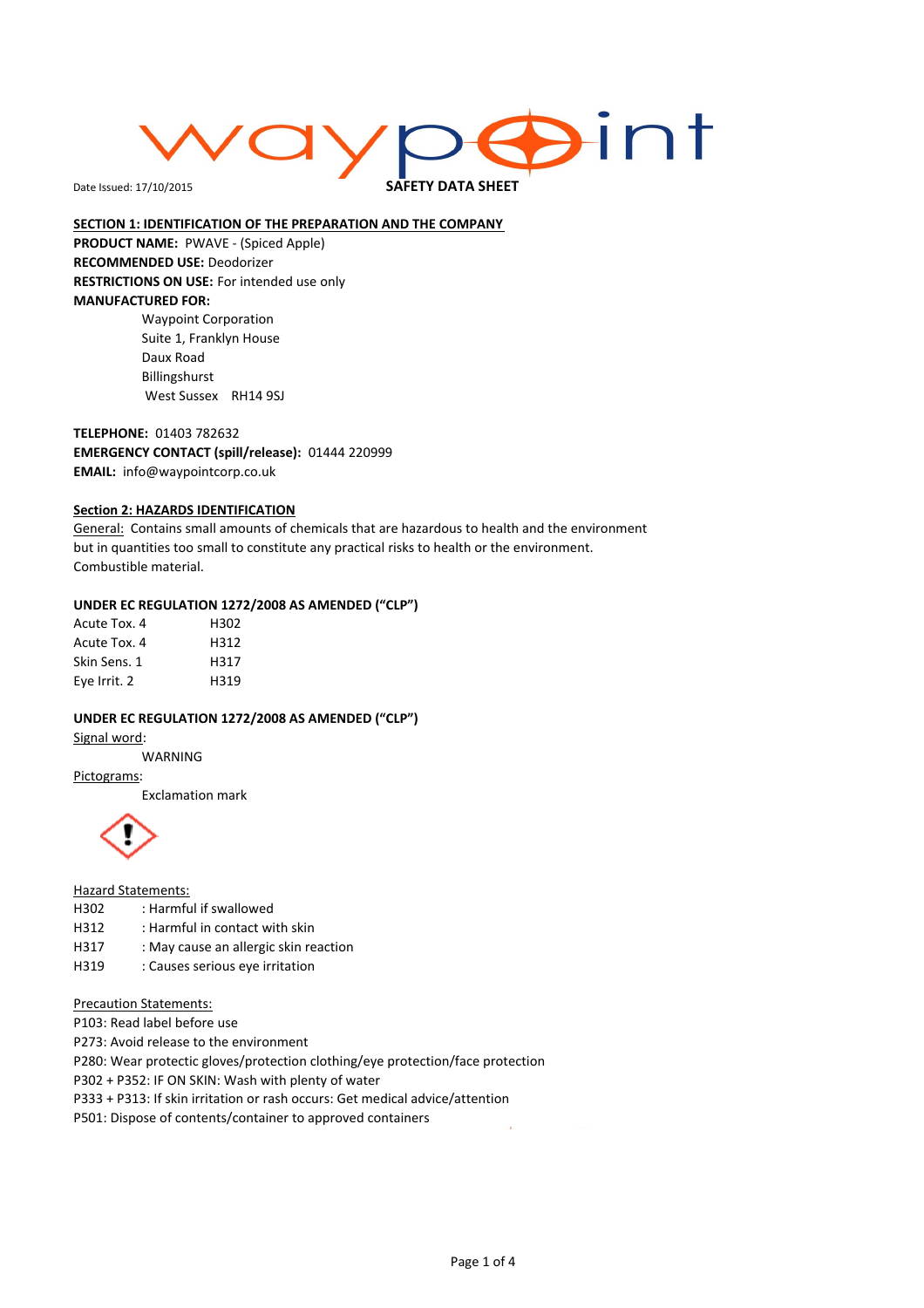## ypoint

Labelling According to EU Guidelines Xi: Irritant N: Dangerous for the environment Xn: Harmful

#### SECTION 3: INGREDIENT INFORMATION

Chemical Identification: Solid plastic slow-release deodorizing preparation in the form of a molded urinal screen. It is made from pigmented thermoplastic impregnated

with a fragrance composition and color to represent the fragrance. For institutional use only.

Form/Shape: Screen weighs approximately 52g in the form of a circle with open slots and protrusions

(7" diameter approximately)

CAS Number: Not applicable since the product is a preparation.

EINECS/ELINCS #: Not applicable since the product is a preparation.

The product is a complex mixture of substances of which the following have been classified as presenting a health or environmental hazard or as having an occupational exposure limit within the meaning of the Directive 67/548/EEC or 1999/45/EC

|            |            |           |                                                                                  | <b>Hazard Classification</b> |              |                      |                                             |
|------------|------------|-----------|----------------------------------------------------------------------------------|------------------------------|--------------|----------------------|---------------------------------------------|
| Level (%)  | CAS Nr     | EC Nr     | Substance                                                                        | (Dir. 67/548/CE)             |              | (Reg. CE 1272/2008)  |                                             |
| 60-80%     | 24937-78-8 |           | ETHYLENE-VINYL ACETATE<br><b>COPOLYMER</b>                                       |                              |              |                      |                                             |
| 5-10%      | 88-41-5    | 201-828-7 | 2-tert-Butylcyclohexyl acetate                                                   | R51/53                       | $\mathsf{N}$ | H411                 | <b>Aquatic Chronic 2</b>                    |
| $3 - 6%$   | 104-55-2   | 203-213-9 | 2-PROPENAL, 3-PHENYL-                                                            | R21<br><b>R38</b><br>R43     | Xn           | H312<br>H315<br>H317 | Acute Tox. 4<br>Skin Irrit 2<br>Skin Sens 1 |
| $0.3 - 3%$ | 104-67-6   | 203-225-4 | 2(3H)-FURANONE, 5-<br>HEPTYLDIHYDROXY-                                           | R51/53                       | $\mathsf{N}$ | H411                 | Aquatic Chronic 2                           |
| $0.3 - 3%$ | 101-39-3   | 202-938-8 | 2-PROPENAL, 2-METHYL-3-PHENYL-R43                                                |                              |              | H317                 | Skin Sens, 1                                |
| $0.3 - 3%$ | 101-84-8   | 202-981-2 | BENZENE, 1,1'-OXYBIS-                                                            | R51/53                       | N            | H411                 | <b>Aquatic Chronic 2</b>                    |
| $0.3 - 3%$ | 120-51-4   | 204-402-9 | <b>BENZYL BENZOATE</b>                                                           | R22<br>R51/53                | Xn<br>N      | H302<br>H411         | Acute Tox. 4<br><b>Aquatic Chronic 2</b>    |
| $0.3 - 3%$ | 1222-05-5  | 214-946-9 | CYCLOPENTA{G}-2-BENZOPYRAN,<br>1,3,4,6,7,8-HEXAHYDRO-4,6,6,7,8,8-<br>HEXAMETHYL- | R50/53                       | N            | H400<br>H410         | Aquatic Acute 1<br>Aquatic Chronic 1        |
| $0.3 - 3%$ | 97-53-0    | 202-589-1 | Eugenol                                                                          | R36                          | Xi           | H319                 | Eye Irrit. 2                                |
| $0.3 - 3%$ | 105-53-3   | 203-305-9 | PROPANDIOIC ACID, DIETHYL ESTER R43                                              |                              |              | H317                 | Skin Sens. 1B                               |
| < 0.3%     | 91-64-5    | 202-086-7 | 2H-1-BENZOPYRAN-2-ONE                                                            |                              |              | H317                 | Skin Sens. 1                                |
| < 0.3%     | 121-33-5   | 204-465-2 | BENZALDEHYDE, 4-HYDROXY-3-<br>METHOXY-                                           | <b>R38</b><br>R43            |              | H315<br>H317         | Skin Irrit 2<br>Skin Sens. 1                |
| < 0.3%     | 8000-34-8  | 284-638-7 | OILS. CLOVE                                                                      | R43                          |              | H317                 | Skin Sens. 1                                |

#### SECTION 4: FIRST AID MEASURES

General: No specific acute effects or symptoms are known.

Inhalation: No acute effects expected. If person is feeling unwell, remove to fresh air.

Ingestion: Possibility of ingestion limited due to product form and difficulty to chew and ingest. In the event of ingestion, rinse mouth thoroughly with water.

Skin: Wash off with soap and water.

Eyes: Possibility of eye contact limited. In the event, wash thoroughly with water or approved eyewash.

#### SECTION 5: FIRE FIGHTING MEASURES

Extinguishing Media: Use extinguishing media appropriate for the surrounding fire. Water spray, fog or mist. Dry chemicals, sand etc.

Exposure Hazards : Thermal decomposition or burning may release a variety of products ranging from simple hydrocarbons to toxic/irritating gases including carbon monoxide and carbon dioxide. Full protective clothing should be worn before a confined fire space is entered. Self-contained breathing apparatus should be worn.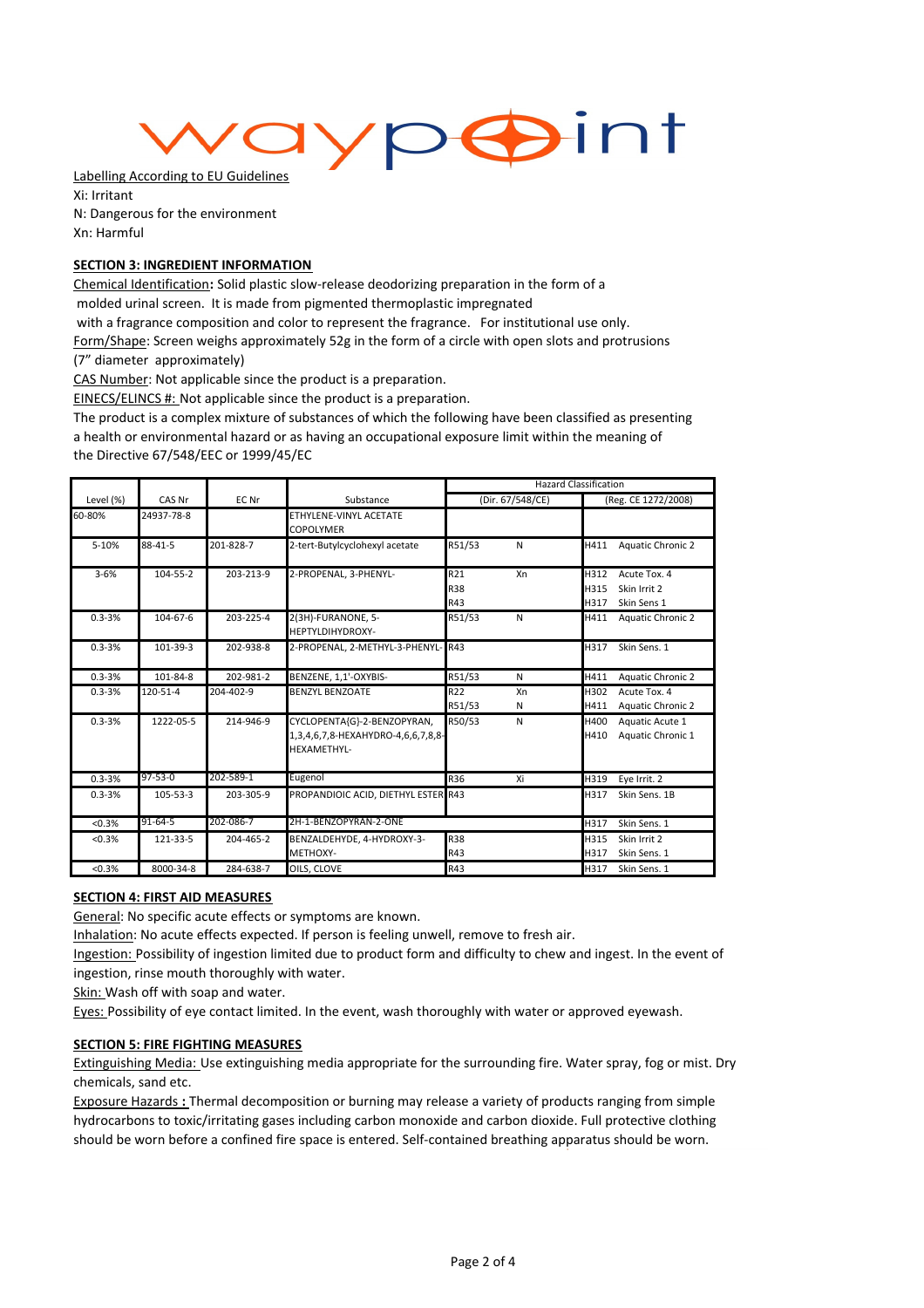### $\sum_{i=1}^{n}$

#### SECTION 6: ACCIDENTAL RELEASE MEASURES

No special requirements for accidental release required. Apply good housekeeping practices.

#### SECTION 7: HANDLING AND STORAGE

Usage Precautions: Follow normal good-housekeeping practices. Keep away from direct flames. Storage Precautions: Keep in cool, dry conditions in original containers at no more than 30° C

#### SECTION 8: EXPOSURE CONTROL AND PERSONAL PROTECTION

Occupational Exposure limit: Not Established Respiratory Protection: None required under normal usage Protection: Although unexpected, avoid prolonged skin contact. Use chemically resistant gloves as needed. Eye Protection: None required

#### SECTION 9: PHYSICAL AND CHEMICAL PROPERTIES

Appearance: Thermoplastic urinal screen infused with fragrance oil. Odour: Spiced Apple (Red Screen) Odour Threshold: Not determined Colour: Red pH value: Not determined/applicable Melting Pt: Estimated 60° C Boiling Pt: Not applicable. Flash pt: Not applicable. Evaporation Rate: Not applicable. Flammability: Not determined/applicable UEL: Not determined LEL: Not determined Vapor Pressure: Not determined/applicable Vapor Density: Not determined/applicable Relative Density: Not determined Solubility in water: Insoluble. Partition Coefficient: Not determined Autiignition Temperature: Not applicable Decomposition Temperature: Not determined/applicable

#### SECTION 10: STABILITY AND REACTIVITY

Stability: Normally stable. Conditions to avoid: Avoid extreme heat and naked flames. Materials to avoid: Strong oxidizing agents. Decomposition Products: None under normal storage conditions.

#### **SECTION 11: TOXICOLOGICAL INFORMATION**

Acute Effects: Ingredients include a small quantity of volatile fragrance chemicals which may contain small amounts of substances that are harmful if swallowed and/or irritating to the eyes and skin. Chronic Effects: None are known. Health Risks: INHALATION: Prolonged exposure to volatile ingredients is unlikely to cause irritation or other adverse health effects. INGESTION: No practical risk of adverse health effects. SKIN CONTACT: No practical risk of adverse health effects.

EYE CONTACT: No practical risk of adverse health effects.